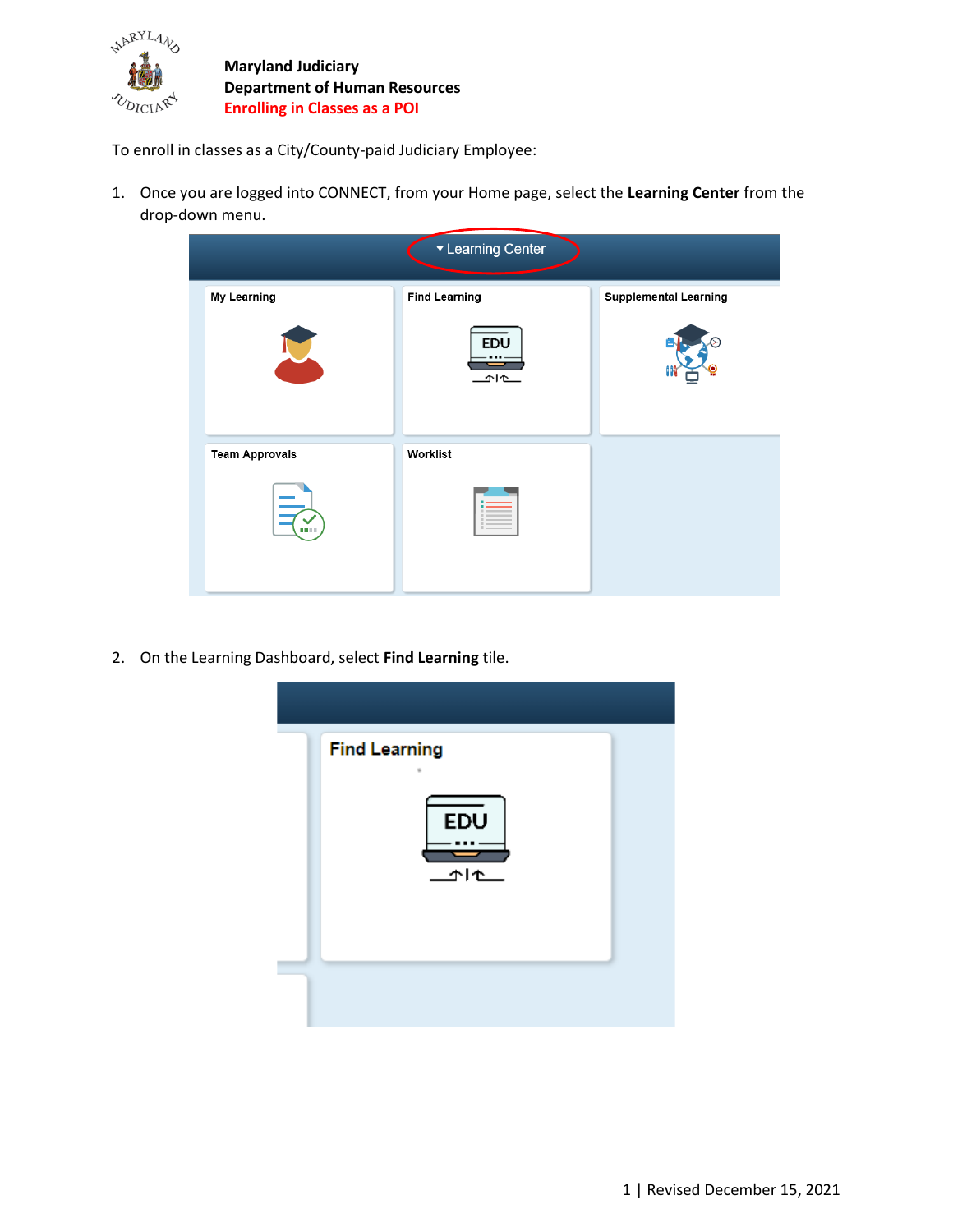

**Maryland Judiciary Department of Human Resources Enrolling in Classes as a POI**

3. Under **Find Learning**, enter search criteria to narrow your results. Classes are listed in alphabetical order. Select the double arrows in a circle to complete the search request.



4. From the class menu, select the class in which you would like to enroll and select **Enroll**.

| ▼ 2021 Judicial Assistant CORE (PD-JACORE-2021) |                       |
|-------------------------------------------------|-----------------------|
| ◎★★★★★(0)                                       | <b>Plan for Later</b> |

Judicial Assistant CORE, or JA CORE, is proficiency-based training designed by a group of experienced judicial assistants to guide you in<br>gaining the foundational awareness, knowledge, and skills necessary for you to act i

| <b>Class Code</b>            | <b>Type</b>          | <b>Duration</b> | <b>Start Date</b> | Location    | Price |               |
|------------------------------|----------------------|-----------------|-------------------|-------------|-------|---------------|
| <b>PD-JACORE-</b><br>2021-07 | Online-Canvas 12 Hrs |                 | 07/01/2021        | None        |       | <b>Enroll</b> |
| <b>PD-JACORE-</b><br>2021-08 | Online-Canvas 12 Hrs |                 | 08/02/2021        | None        |       | Enroll        |
| PD-JACORE-<br>2021-09        | Online-Canvas 12 Hrs |                 | 09/01/2021        | <b>None</b> |       | <b>Enroll</b> |
| <b>PD-JACORE-</b><br>2021-10 | Online-Canvas 12 Hrs |                 | 10/01/2021        | None        |       | Enroll        |
| PD-JACORE-<br>2021-11        | Online-Canvas 12 Hrs |                 | 11/01/2021        | None        |       | Enroll        |
| <b>PD-JACORE-</b><br>2021-12 | Online-Canvas 12 Hrs |                 | 12/01/2021        | None        |       | Enroll        |

5. The **Review Information** screen will populate with the class name and corresponding information. If this is the correct class, select **Submit Enrollment**.

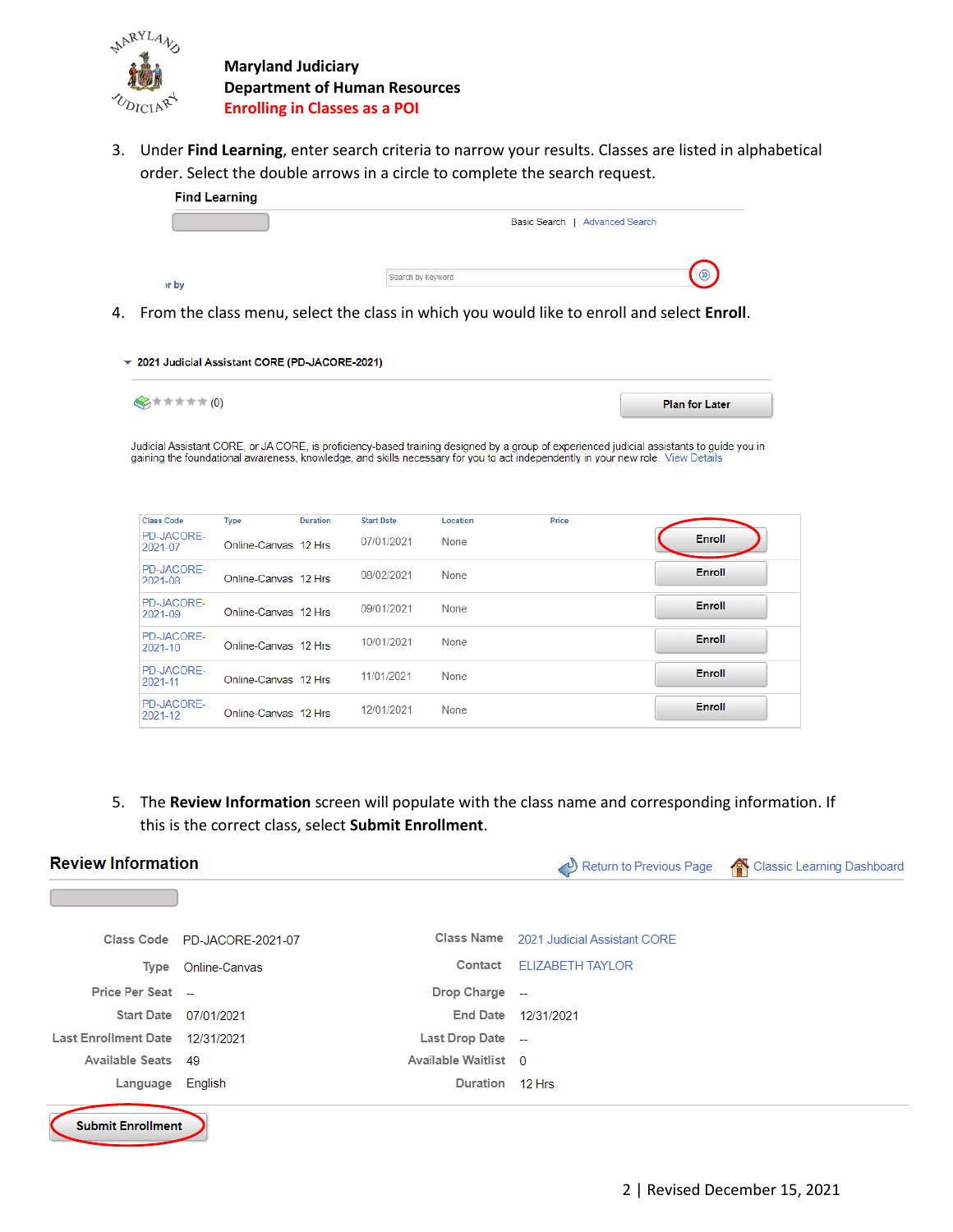

7. Upon successful enrollment, you will receive the highlighted message. Select **Classic Learning Dashboard** to navigate back to your **My Learning** page.

## **Review Information**

Classic Learning Dashboard Return to Previous Page

| Δ | This enrollment needs approval for 2021 Judicial Assistant CORE. This change in status will be<br>updated on the My Learning page. |                              |                            |                                         |  |  |  |  |
|---|------------------------------------------------------------------------------------------------------------------------------------|------------------------------|----------------------------|-----------------------------------------|--|--|--|--|
|   |                                                                                                                                    | Class Code PD-JACORE-2021-08 |                            | Class Name 2021 Judicial Assistant CORE |  |  |  |  |
|   | Type                                                                                                                               | Online-Canvas                | Contact                    | FLIZABETH TAYLOR                        |  |  |  |  |
|   | Price Per Seat --                                                                                                                  |                              | <b>Drop Charge</b>         |                                         |  |  |  |  |
|   | <b>Enrollment Status</b> Pending Approval                                                                                          |                              | <b>Confirmation Number</b> | 140102                                  |  |  |  |  |
|   | <b>Start Date</b>                                                                                                                  | 08/02/2021                   | <b>End Date</b>            | 01/31/2022                              |  |  |  |  |
|   | Last Enrollment Date 01/31/2022                                                                                                    |                              | <b>Last Drop Date</b>      | - 11                                    |  |  |  |  |
|   |                                                                                                                                    |                              | <b>Duration</b>            | $12$ Hrs                                |  |  |  |  |
|   |                                                                                                                                    |                              |                            |                                         |  |  |  |  |

8. On the top left of the screen, click on **My Learning**.